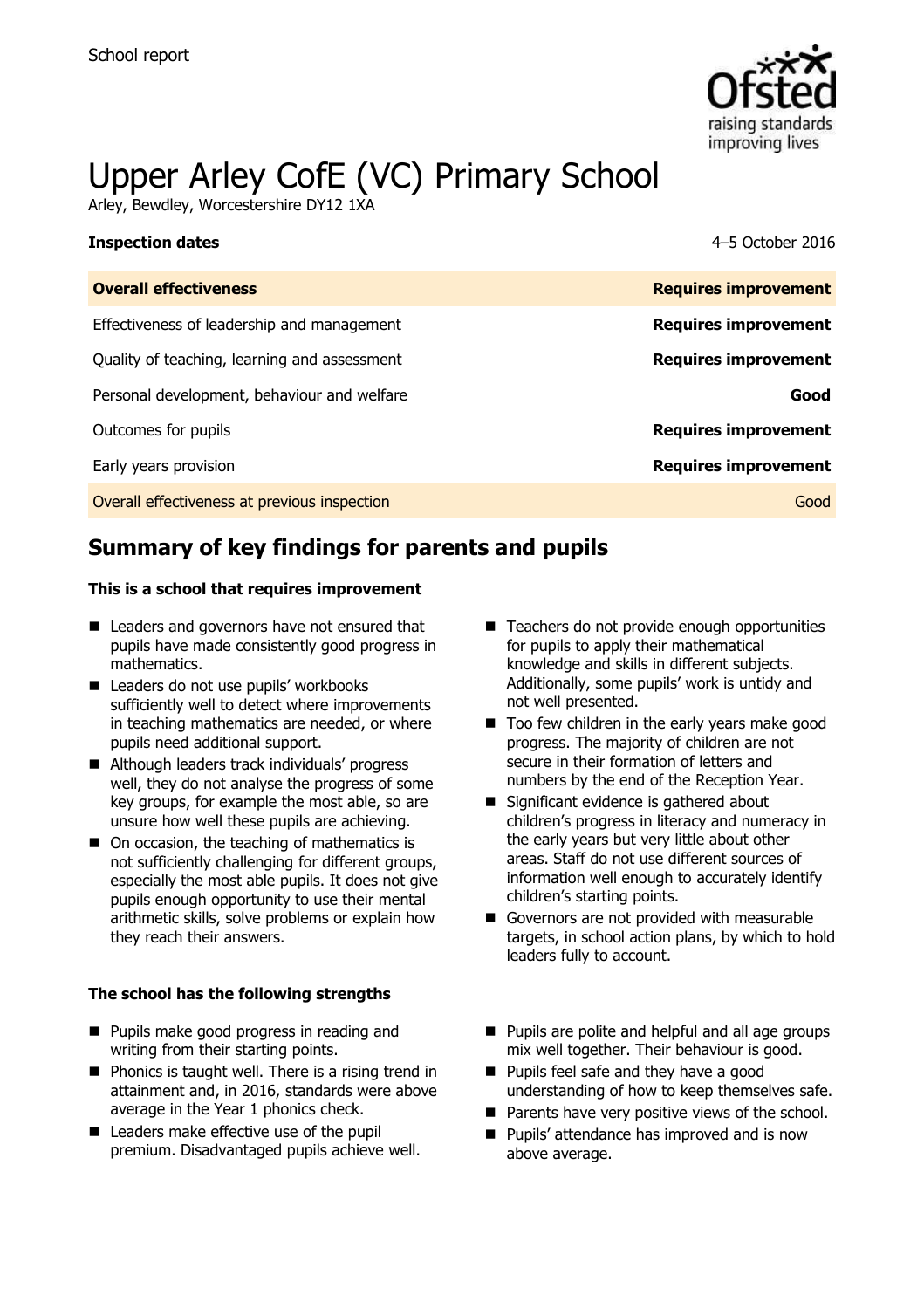

# **Full report**

### **What does the school need to do to improve further?**

- Improve teaching and raise achievement in mathematics by:
	- increasing the level of challenge for pupils, especially the most able
	- providing more opportunities for pupils to use problem-solving, reasoning and mental arithmetic skills
	- ensuring that pupils apply their mathematical skills and knowledge in other subjects
	- ensuring that pupils present their work neatly and methodically.
- Improve provision and leadership in the early years by ensuring that:
	- greater levels of challenge are provided for the most able children
	- children form their numbers and letters correctly
	- all sources of assessment information are used to accurately pinpoint children's starting points
	- leaders collect a wide range of evidence to support teachers' assessments in different areas of the curriculum, other than literacy and numeracy.
- **IMPROVE the quality of leadership and management by:** 
	- carrying out regular checks of pupils' work books in mathematics to ensure that all groups and cohorts are making good progress
	- tracking the progress of key groups, including the most able pupils and those who have special educational needs and/or disabilities
	- ensuring that development plans have measurable, interim milestones which enable all leaders, including governors, to determine whether actions taken are being successful.

An external review of governance should be undertaken in order to assess how this aspect of leadership may be improved.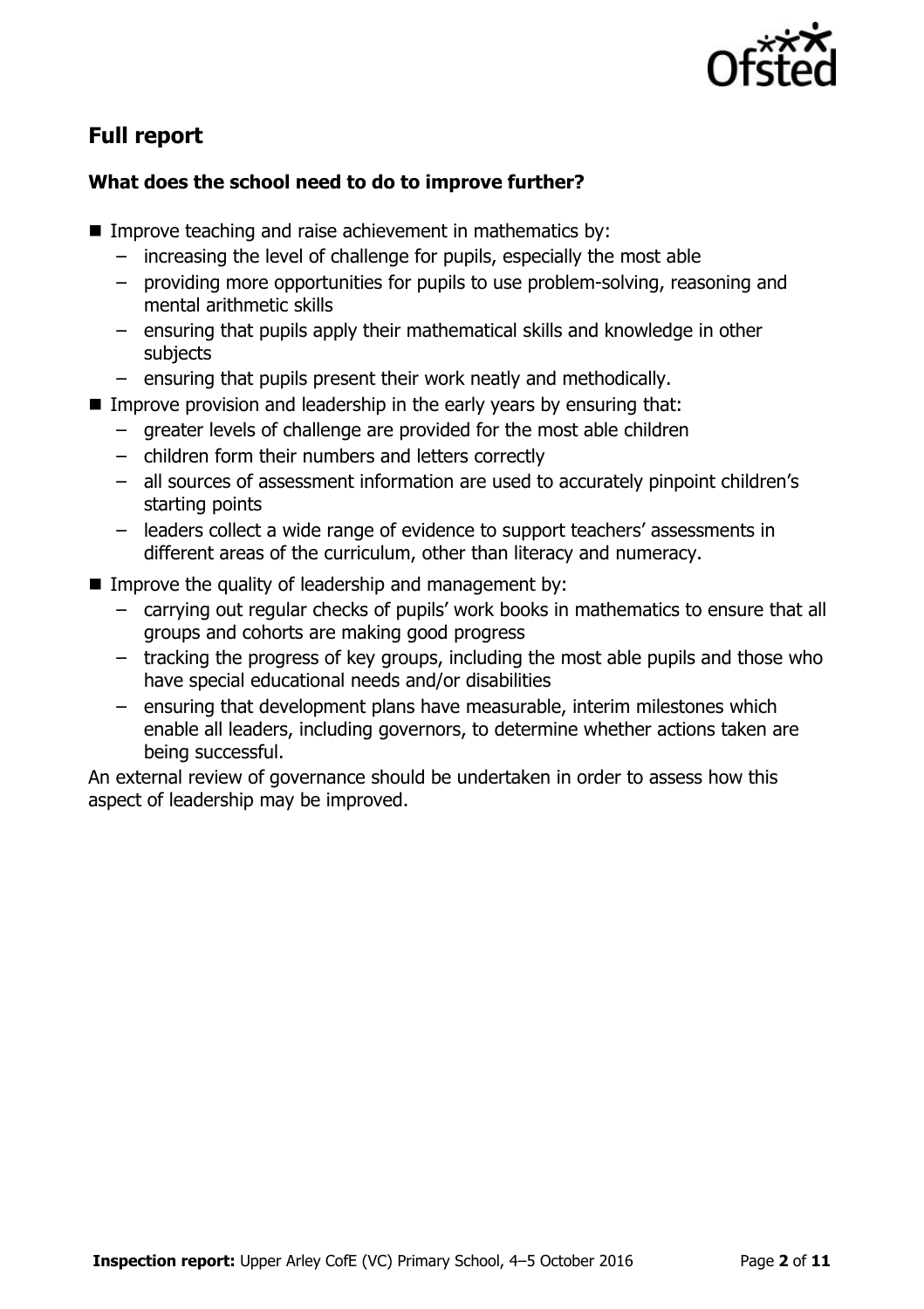

# **Inspection judgements**

### **Effectiveness of leadership and management Requires improvement**

- Leadership has not had sufficient impact in improving pupils' achievement in mathematics. Leaders have not focused sufficiently on pupils' work books to identify weaknesses in teaching or detect where pupils' progress slows. As a result, too few pupils make good progress in this subject.
- The headteacher meticulously tracks the progress of individual pupils, all cohorts and some groups, such as disadvantaged pupils. However, this information is not gathered or analysed for other groups, for example the most able pupils and those who have special educational needs and/or disabilities. As a result, subject leaders and governors are unclear how well these groups are achieving and whether progress is rapid enough.
- The headteacher and staff formulate appropriate development plans to tackle weaknesses identified, and these are reviewed annually. However, no interim, measurable milestones are included to allow governors and leaders to check mid-year whether the actions being taken are leading to improvements.
- The headteacher sets the tone for the inclusive and welcoming culture promoted at Upper Arley. The core values of care, respect and tolerance are at the heart of the school's ethos. Staff work as a united team to support the headteacher. As a result, pupils are happy, enjoy school and feel valued.
- Staff performance is evaluated effectively. Targets set are linked closely to wholeschool priorities, and aligned to government criteria. Leaders invest in staff training to help teachers improve their performance and equip them with the skills needed to carry out their roles well. For example, the special educational needs coordinator has recently achieved a national qualification in this subject area.
- Leadership of English is effective. Leaders provide training for staff to ensure that they have the knowledge needed to cater for pupils' needs. They carry out regular checks of teaching and ensure that additional support is provided for pupils where needed. Leaders have already reviewed the weaknesses in mathematics and are applying the same successful strategies used in English to improve this subject area.
- The school's curriculum is broad, with particular strengths in technology. Interesting topics develop pupils' wider knowledge in other subject areas and these are backed up with interesting visits. Extra-curricular activities are also popular, for example, badminton and cross-country, and many pupils learn to play a musical instrument. These experiences help to develop pupils' physical and creative talents.
- Leaders strongly promote pupils' spiritual, moral, social and cultural development. Pupils have a good understanding of other cultures and people whose beliefs are different from their own. Important moral values are regularly taught in lessons and assemblies, for example, thankfulness, respect and honesty. Through the school council and taking on additional responsibilities, pupils learn the importance of working together and respecting each other's views. This prepares them well for life in modern Britain.
- The pupil premium is used effectively to support the very few pupils in the school who are disadvantaged. Additional one-to-one teaching is provided to ensure eligible pupils achieve at least as well as others nationally.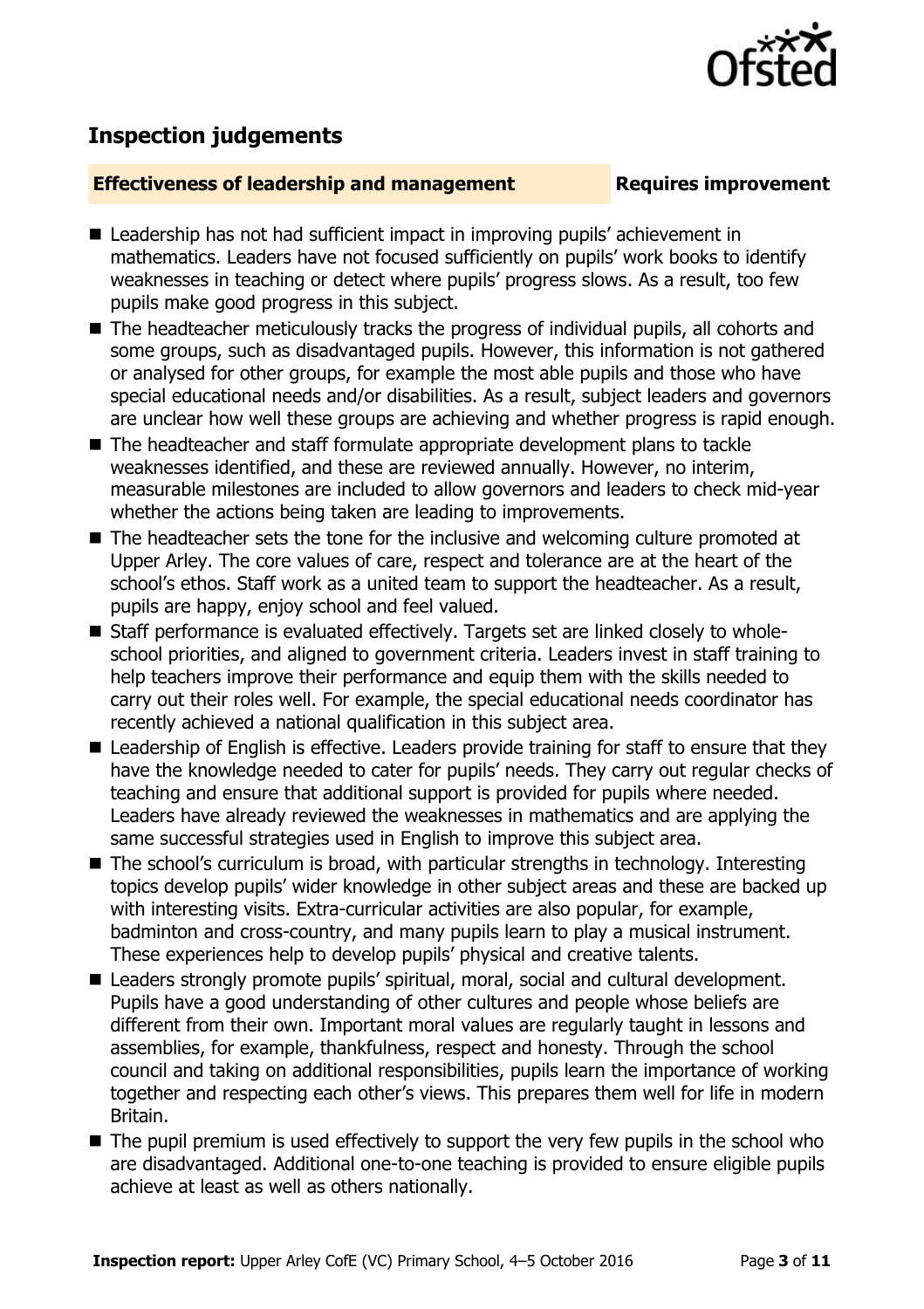

- The physical education and sport premium grant is used well by leaders to promote regular exercise. It funds membership of the local sports partnership in order to provide wider opportunities for pupils. A sports coach also leads weekly sessions for pupils and supports staff training. Pupils have achieved a number of sporting awards and successes. Pupils enjoy sport and have a good understanding of how to keep themselves healthy.
- **Parents have very positive views of the school and feel that it serves their children well.** All of those who responded to Parent View said that they would recommend the school to other parents and that their children were happy and felt safe. As one parent put it, 'I wouldn't want my child going anywhere else,' and another, 'Happy children and happy parents.'
- The local authority has carried out checks on teaching and agreed that the school's own assessments of pupils' work are accurate. However, the local authority has failed to detect the decline in standards in mathematics or provide any additional support for the school.

### **Governance of the school**

- The governance of the school requires improvement. Governors have not held leaders to account sufficiently over time to ensure that outcomes for pupils have remained good in mathematics.
- Governors receive regular updates about pupils' progress and achievement from the headteacher. However, the lack of information, about some groups, limits their ability to challenge underperformance of key groups, for example, the most able. As a result, governors' evaluation of outcomes in mathematics is overly generous.
- Governors carry out their duties diligently. They ask probing questions in meetings, visit school to talk to pupils and meet regularly with school leaders. They have a good understanding of the strengths within the school and are committed to improving areas of weakness.
- Governors fulfil their statutory duties effectively. They ensure that pupils and staff are safe, that finances are used appropriately and that the headteacher's performance is reviewed annually.
- Governors are aware of how the pupil premium and physical education and sport funding are spent and the impact this is having on pupils' achievement.

### **Safeguarding**

- $\blacksquare$  The arrangements for safeguarding are effective.
- The headteacher has developed a strong culture for keeping children safe. All staff are vigilant and work collaboratively to protect children from harm. Appropriate checks are carried out for adults who work with pupils. Staff receive statutory training and know what to do if they have any safeguarding worries. The headteacher makes appropriate referrals to the local authority where concerns are raised. Records are well kept and stored securely. Policies are regularly updated and made available to parents.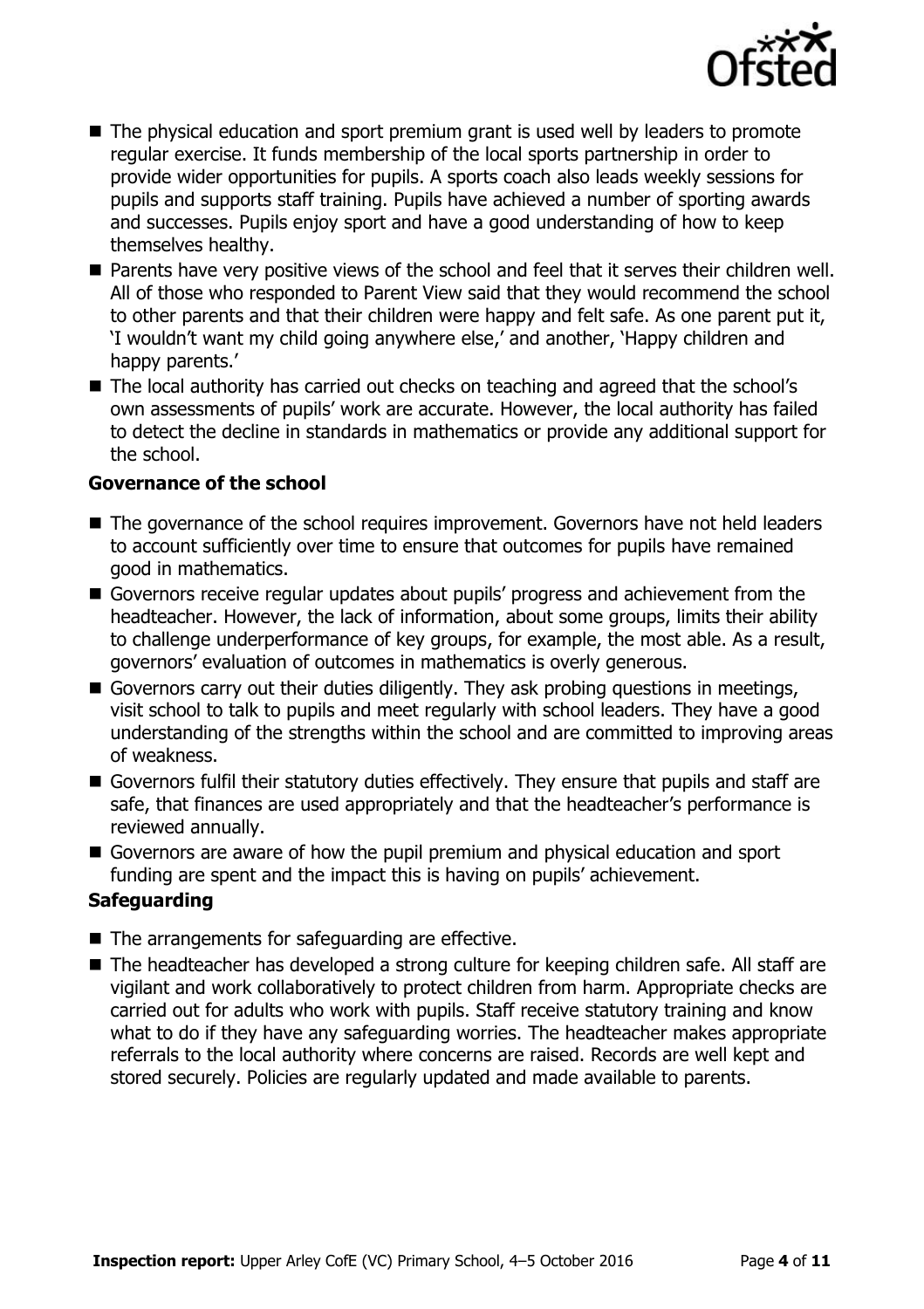### **Quality of teaching, learning and assessment Fig. 2.1 Requires improvement**

- Teaching requires improvement because pupils have not made good progress in mathematics.
- Teachers' expectations in mathematics, on occasion, are too low and work set is not always challenging enough, especially for the most able pupils. For example, pupils were provided with multiplication charts to support work in division when, for some, their mental arithmetic skills were already quite strong. At other times, work in pupils' books shows that they spend too long on repeated calculations before being moved on to applying the skills learned, or mastering problem-solving skills and reasoning skills.
- **Pupils are not given enough opportunities to use mathematical skills in other subjects.** This restricts their ability to apply and further develop their mathematical knowledge. Additionally, teachers too readily accept work that is untidy and poorly presented. This increases the potential for pupils to make errors and directly affects the effort made by pupils, and the standard of work produced.
- Teachers make good use of resources, including technology, to support learning. Explanations are clear and pupils know what they are expected to do. Where appropriate, teachers helpfully model what the work should look like so that pupils know precisely what to do. Teachers encourage pupils to discuss ideas with partners and participate fully in lessons.
- Reading is taught well from the outset. Pupils acquire early phonics skills and apply these well to their reading. Younger pupils use their phonics knowledge to break down and decode tricky words. They are given different reading books to add breadth to their reading range. Older pupils enjoy selecting books from the school library. They can talk about their favourite authors and are developing good reading habits, for example, reading at bedtime.
- **Pupils enjoy the wide range of exciting and imaginative opportunities that teachers** provide to promote and develop writing skills. Drafting and planning tasks help pupils set out their ideas in advance of the main activity. Teachers make skilful links between reading and writing; class texts are used successfully as writing stimuli. For example, pupils in Years 3 and 4 wrote imaginative story openers following their invitation to Willy Wonka's chocolate factory, and older pupils used sophisticated language to describe the 'Lost Thing'. Teachers have good subject knowledge and use this effectively in English lessons.
- Teachers cater well for the small number of pupils who have special educational needs and/or disabilities. Personalised learning plans are written and targets set for each pupil. Additional teaching and intervention programmes provide valuable support. These are regularly reviewed and help address pupils' additional needs and ensure that they achieve as well as their classmates.
- One-to-one teaching is also provided by a qualified teacher for pupils who are disadvantaged. Their individual needs are considered and good support is provided. This ensures that these pupils are treated equally and achieve well.

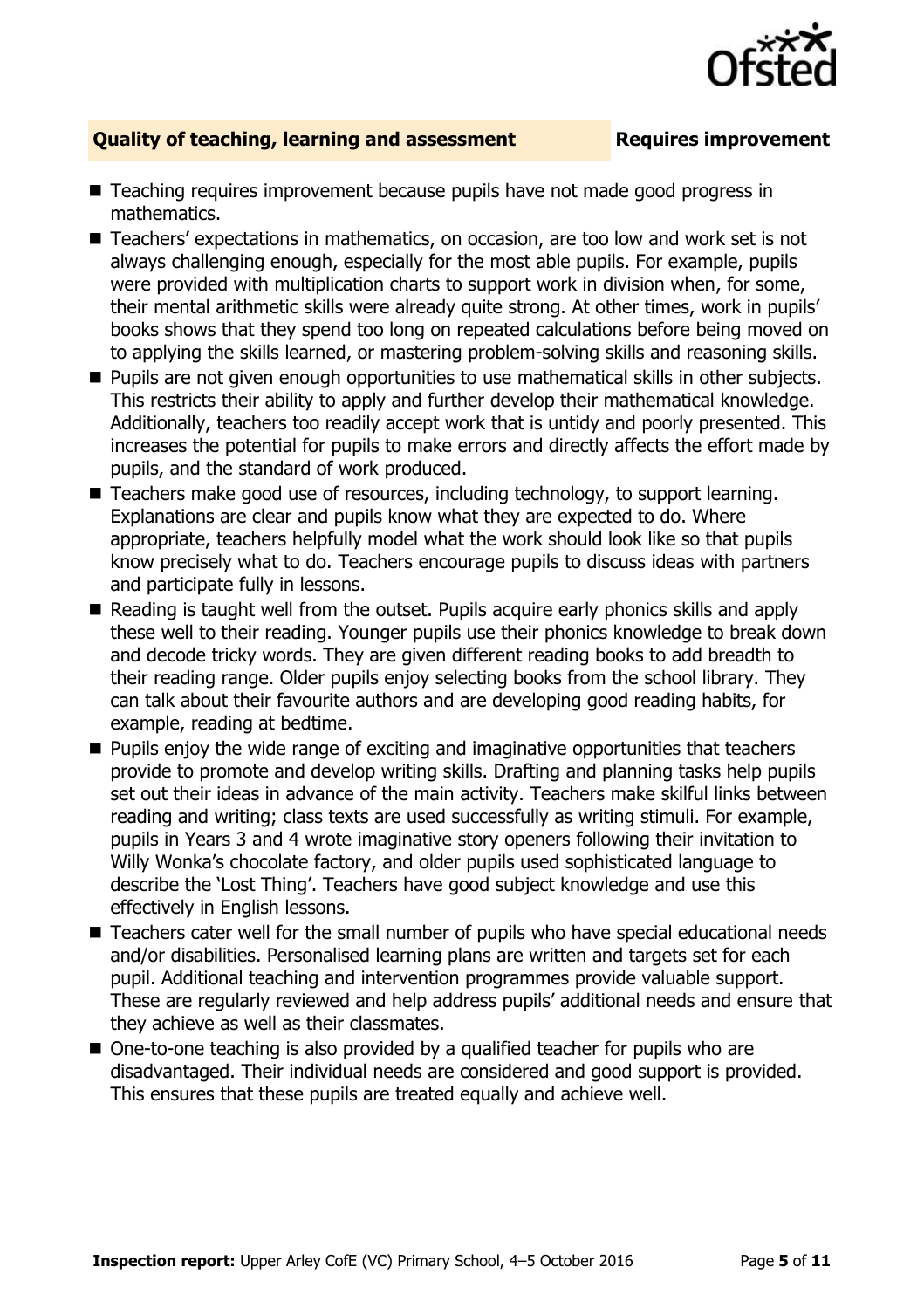

- Leaders have compiled a gifted-and-talented register and identified the most able pupils in different subjects, for instance, reading, writing, physical education and art. Work is set at different levels and, in some lessons, pupils can choose their own starting points and level of difficulty. Some pupils work in classes for older pupils to access more challenging work. Provision is in place for these pupils but, to date, too few pupils have exceeded the standards expected or made rapid progress in mathematics.
- Teaching assistants work in close collaboration with teachers and provide valuable support to individuals or small groups.
- Teachers mark pupils' work regularly and provide pupils with helpful comments to improve their work. They check pupils' understanding by posing questions or setting additional short tasks to ensure that pupils are confident and competent in the skills learned. Pupils routinely complete these tasks and respond to teachers' comments. This aids and strengthens teachers' assessments and improves pupils' progress.

### **Personal development, behaviour and welfare Good**

### **Personal development and welfare**

- The school's work to promote pupils' personal development and welfare is good.
- **Pupils have a very good understanding about keeping themselves healthy. They comply** with the school policy of only eating fruit at playtime. They know that physical exercise and a good diet are crucial elements of staying healthy. They also understand the dangers of drug misuse and the effects of smoking around children. The school sports council organises different events, for example, the school sports day.
- **Pupils enjoy school and particularly like attending a small school. As one pupil put it,** 'We all know each other really well.' Pupils are well cared for and happy in school. All staff have a detailed knowledge of individuals and their needs. Relationships between all adults and pupils are strong.
- **Pupils are confident and mature. They readily take on additional responsibilities in** school. For example, older pupils organise games at playtime for younger pupils, such as 'Jumping Jaxx', carry out office duty at lunchtime, and are members of the school and eco councils.
- **Pupils have a good awareness of different types of bullying, for example, physical,** verbal or cyber-bullying. Pupils report that bullying does not happen in school but that if there are any minor disagreements, staff will sort these out if reported.
- **Pupils are taught well to keep themselves safe. Computers are used regularly in school** and pupils know the dangers associated with the internet. They know that firewalls are in place to block unsuitable sites and that they should not send their personal details to strangers or talk to them online. Pupils understand that the main gate is locked to keep the site safe. They are confident to report incidents to adults or confide in them if they have any worries.

### **Behaviour**

■ The behaviour of pupils is good.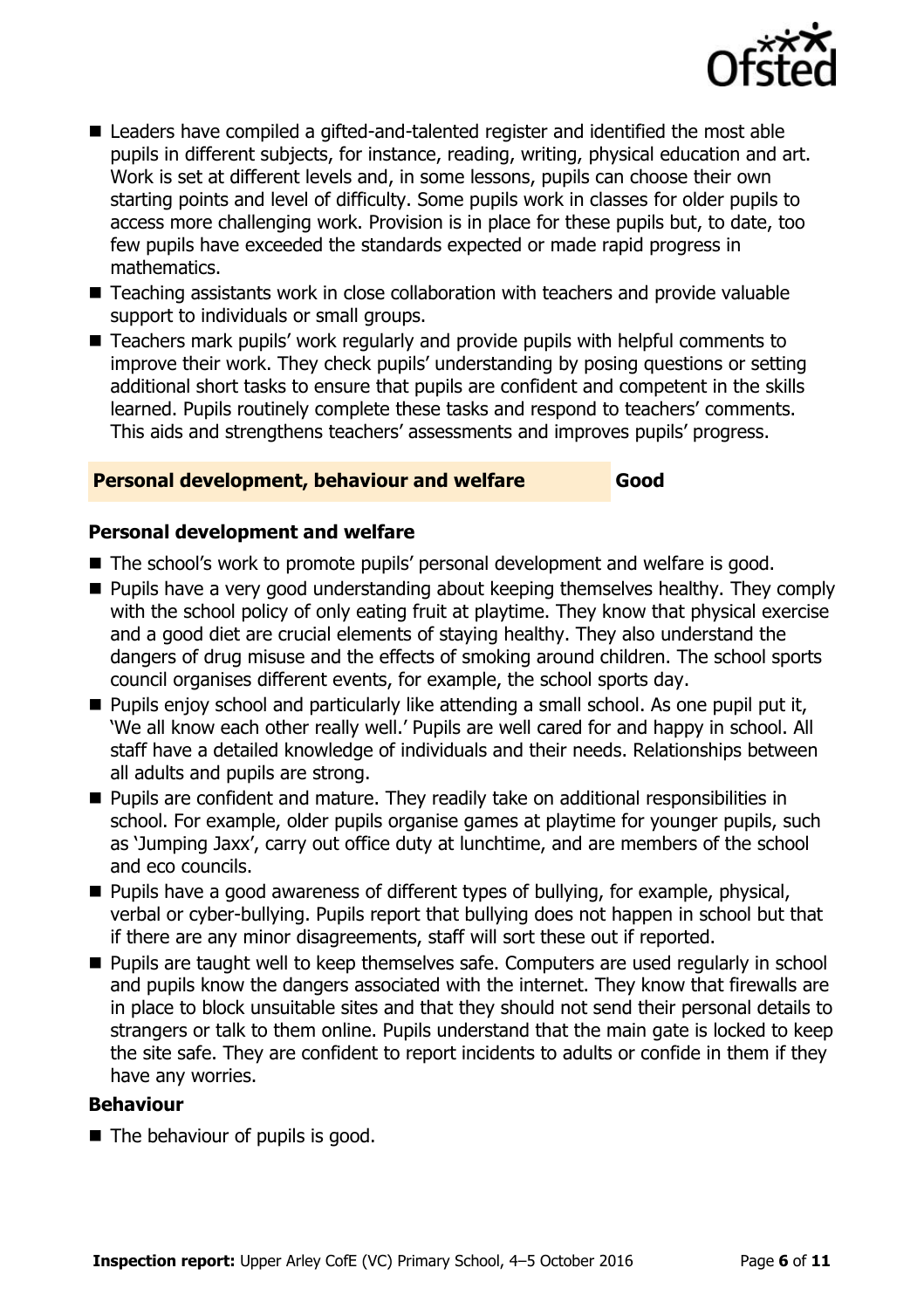

- Most pupils demonstrate good attitudes to learning although, on occasion, some do not present their work as well as they could. In terms of their conduct, pupils are polite, helpful and respectful. They behave well in lessons and around school. Pupils of all ages play and mix well together at break and lunchtime.
- **Pupils say behaviour is good. They understand and follow the school's behaviour policy.** 'Zone boards' and 'dojos' are used effectively to promote good behaviour. Adults manage pupils' behaviour well and incidents of poor behaviour are rare. School records show that the number of recorded incidents has decreased and there have been no exclusions in the last two years.
- Attendance has improved and is now above average. Leaders keep a close check on pupils who are absent and have supported the issuing of fines to parents who take their children on holiday during term time. Pupils are rewarded with certificates for their good attendance.

### **Outcomes for pupils Requires improvement**

- Outcomes in mathematics require improvement. Attainment in 2015 and 2016 was below the national average at the end of Year 6 and too few pupils made good progress in these cohorts. Progress rates for current pupils and most groups in the school remain too variable.
- The most able pupils do not consistently make good progress in mathematics. Sometimes, work set is not challenging enough and this results in pupils not reaching the standards of which they are capable. Too few pupils exceed the standards expected at the end of Year 6. Similarly, the most able pupils in key stage 1 and the early years do not make the progress they should.
- Outcomes in English are good. Attainment over time is above average at the end of Year 6, especially in writing. The school's own assessment information and evidence from pupils' work books, including those from last year, show that current pupils are continuing to make good progress in English.
- The very small number of disadvantaged pupils in the school achieve well. This is due to the effective use of the pupil premium funding and the additional support these pupils receive. In 2015, pupils attained in line with other pupils nationally and made better progress than their peers in reading, writing and mathematics.
- Pupils who have special educational needs and/or disabilities make good progress in reading and writing but their progress in mathematics requires improvement, in line with that of other pupils. Pupils are quickly identified for support with reading and writing but, too often, pupils' mathematics books are not checked closely enough to detect where pupils are struggling to keep up with their classmates.
- Outcomes in the Year 1 phonics check have risen steadily and, in 2016, were above the national average.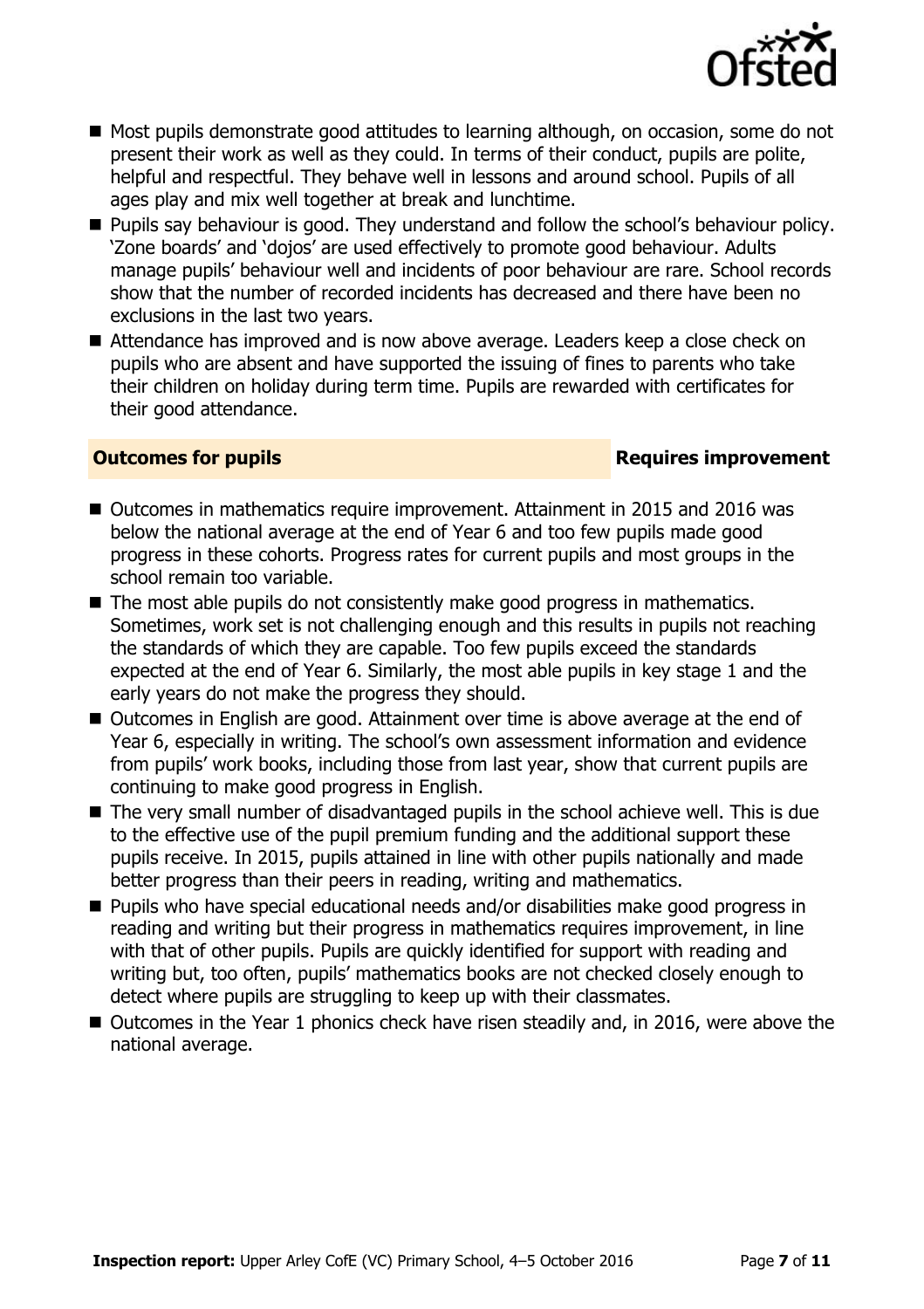

### **Early years provision**

- Most children join the school in Reception Year with skills and knowledge that are at least typical for their age. However, children do not always build sufficiently on these entry skills and their progress requires improvement. For example, the majority of children do not form their numbers or letters accurately by the end of the Reception Year and the needs of the most able are not fully catered for. Over time, the proportion of children achieving a good level of development has risen and, in 2016, was slightly above the national average.
- Teachers assess children on entry to Reception Year. However, the assessments made are, on occasion, overly cautious. This is because teachers and leaders do not use all of the information available, for example, evidence of home learning, records from preschool settings, work in children's books and standardised tests, to inform their judgement of attainment on entry.
- During the year, adults carry out regular observations of children and make notes to assess their abilities in literacy and numeracy. Examples of children's work and a small number of photographs add to the evidence collected in children's well-organised learning journals. However, only limited information is gathered in relation to other areas, for example, children's physical, social, emotional or creative development. As a result, it is difficult for leaders to track the overall progress made by children, or have sufficient evidence to support their assessments in these areas.
- Good use is made of both the indoor and outdoor learning environment. The classroom is bright and stimulating with helpful literacy and numeracy prompts displayed. It is clean, tidy and well resourced. Children can easily collect any equipment needed themselves, thus fostering their independent skills. The secure outdoor area is accessible at all times and used well for physical activities.
- Effective induction arrangements are in place and these ensure that children settle quickly at school. Several visits are arranged so that children get used to coming into school. Children integrate well with the Year 1 pupils in their class and older pupils in the school. This helps develop their personal, social and emotional skills.
- Children behave well and are kept safe in the early years. Adults act as good role models and encourage good manners from the outset. Early routines are established and children quickly become confident learners and develop independent skills. They listen carefully and respond quickly to instructions. They are respectful to staff and other children and they cooperate well with each other.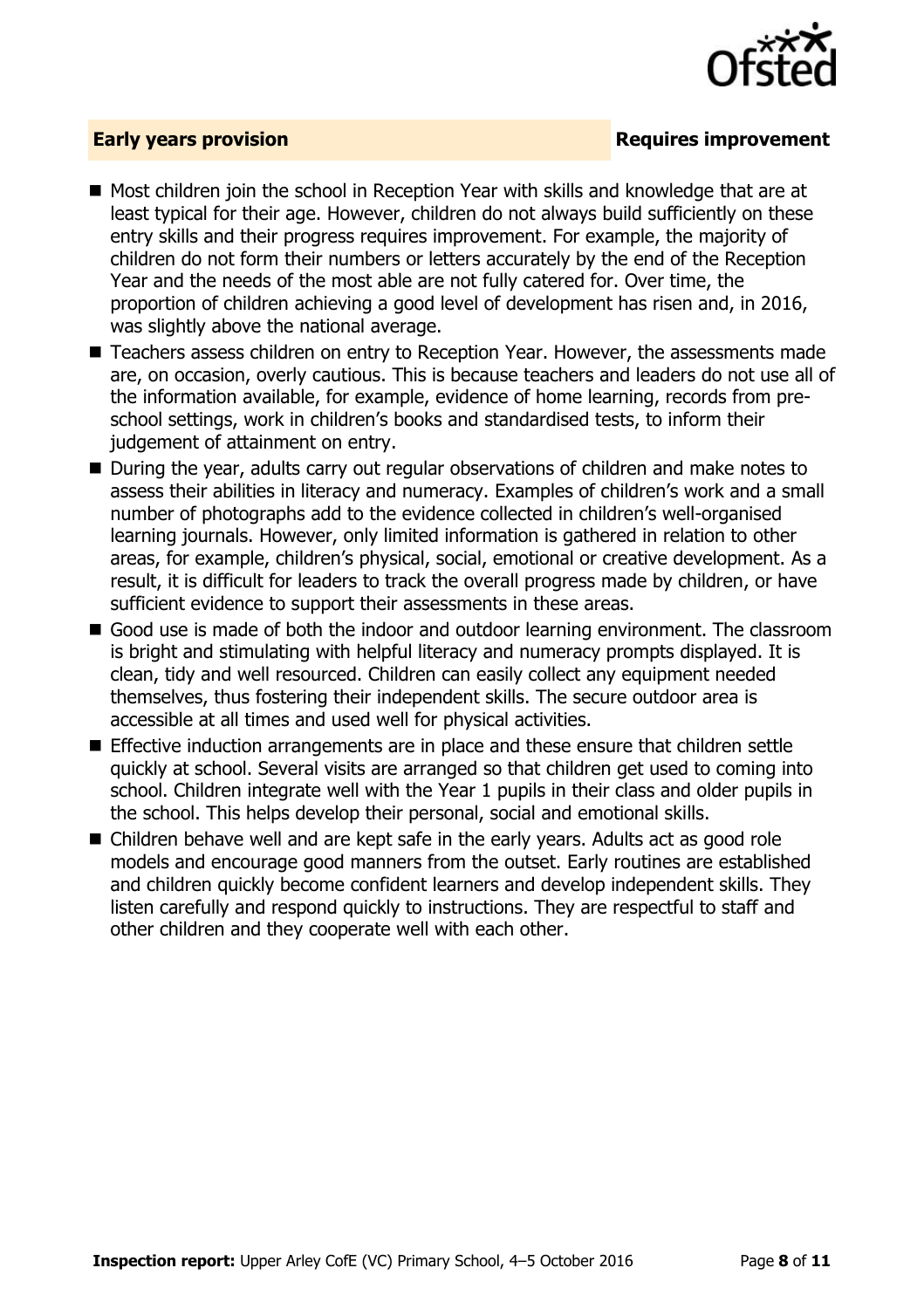

# **School details**

| Unique reference number | 135037         |
|-------------------------|----------------|
| Local authority         | Worcestershire |
| Inspection number       | 10000643       |

This inspection was carried out under section 8 of the Education Act 2005. The inspection was also deemed a section 5 inspection under the same Act.

| Type of school                      | Primary                        |
|-------------------------------------|--------------------------------|
| School category                     | Voluntary controlled           |
| Age range of pupils                 | $4 - 11$                       |
| Gender of pupils                    | Mixed                          |
| Number of pupils on the school roll | 81                             |
| Appropriate authority               | The governing body             |
| Chair                               | Susanne Birch                  |
| <b>Headteacher</b>                  | Ian Smith                      |
| Telephone number                    | 01299 861260                   |
| Website                             | www.upperarleyprimary.co.uk    |
| <b>Email address</b>                | office@upperarley.worcs.sch.uk |
| Date of previous inspection         | 28-29 September 2011           |

### **Information about this school**

- The school meets requirements on the publication of specified information on its website.
- The school is much smaller than the average-sized primary school.
- Most pupils are of White British heritage. There are no pupils who speak English as an additional language.
- $\blacksquare$  The proportion of pupils supported by the pupil premium is below average.
- The proportion of pupils who have special educational needs and/or disabilities is average.
- Children in the early years attend full time and are taught in a mixed Reception and Year 1 class. There are three other mixed-age classes.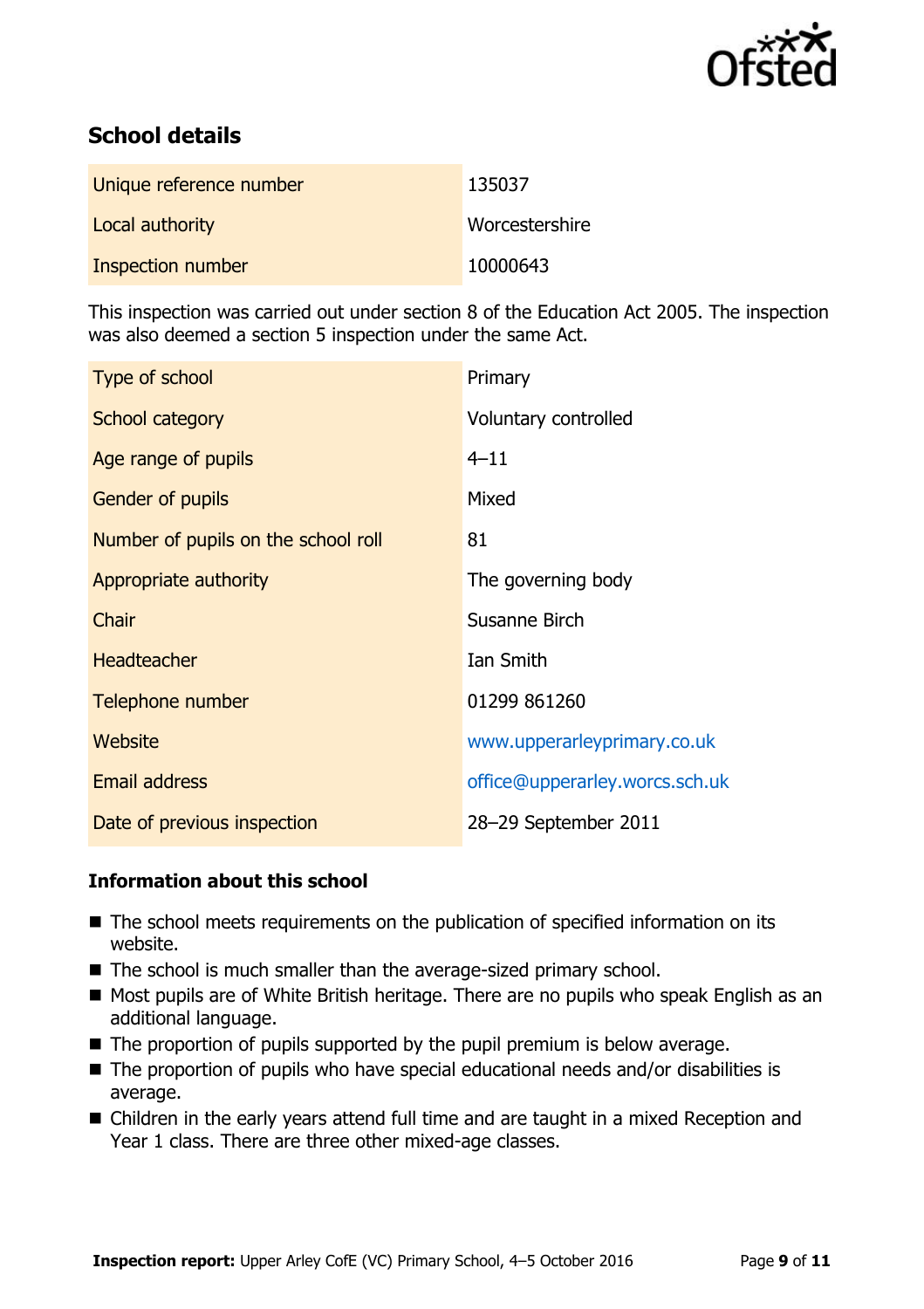

## **Information about this inspection**

- The inspector observed teaching and learning in all classes. She saw 10 parts of lessons, five of which were jointly observed with the headteacher.
- The inspector met with pupils and heard a selection of pupils read. She looked at examples of pupils' work in their books and spoke to pupils about their learning. There were no responses to the online pupil questionnaire.
- The inspector held meetings with the headteacher and the subject leaders for English, mathematics, the early years and special educational needs. There were no responses to the online staff questionnaire but their views were considered during meetings.
- The inspector met with four governors, including the vice-chair of the governing body. No one from the local authority was available to meet with the inspector during the inspection but historic reports were evaluated.
- The opinions of parents were considered through 28 responses on Parent View together with conversations with parents as they collected their children from school. The school's own survey of parents' views was also considered, together with additional comments made via letters to the inspector or parents' texts.
- Various school documents were scrutinised, including the school's self-evaluation, development plans, information about managing teachers' performance and staff training records. Minutes of meetings of the governing body and information about pupils' progress, behaviour, attendance and safety were also analysed.

### **Inspection team**

Heather Simpson, lead inspector **Her Majesty's Inspector**